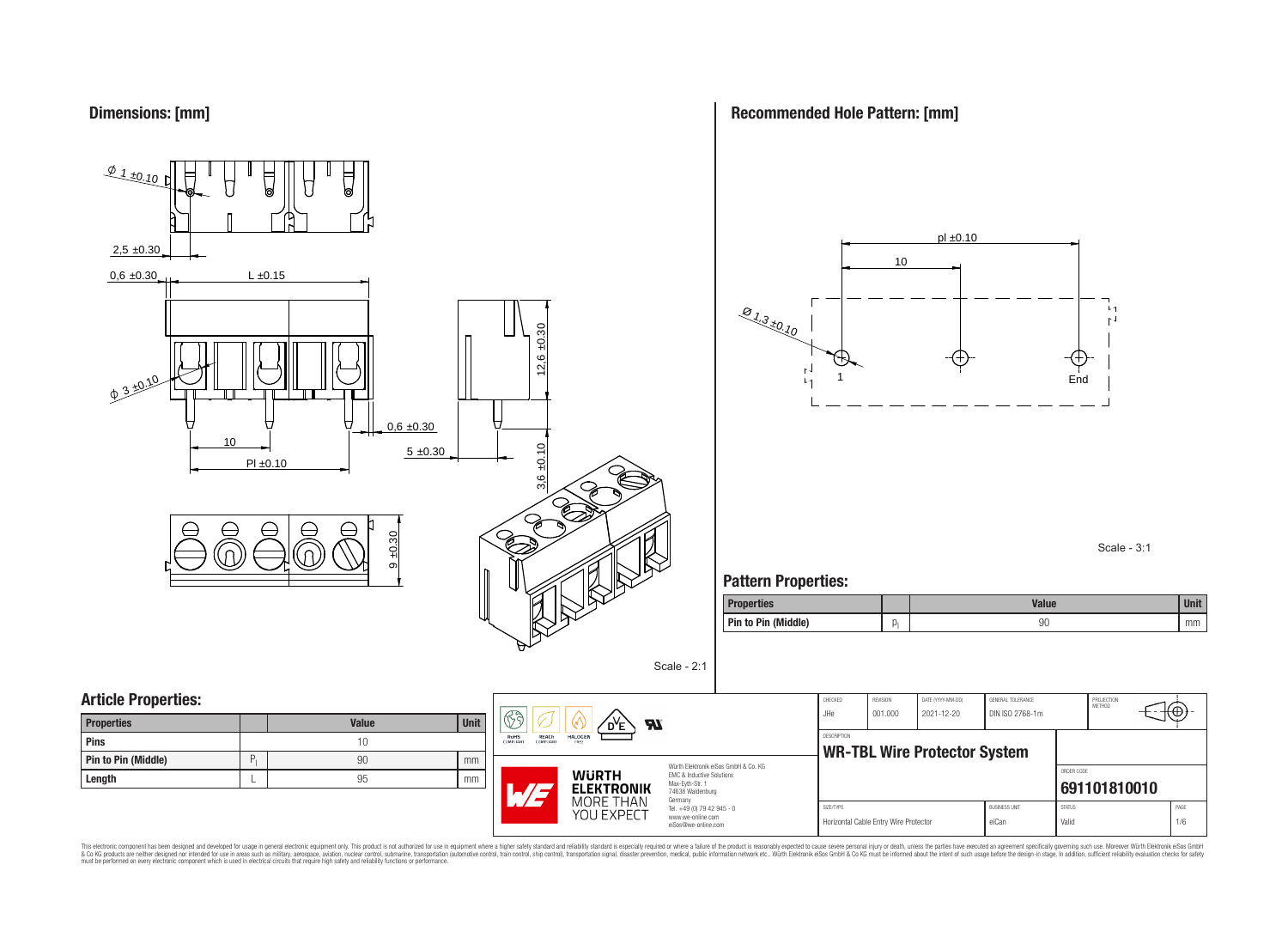### **Kind Properties:**

| <b>Properties</b> |   | <b>Moline</b><br>"dluc- | <b>Unit</b> |
|-------------------|---|-------------------------|-------------|
| <b>Pitch</b>      | - | טו                      | mm          |

### **Material Properties:**

| <b>Insulator Material</b>            | <b>PA66</b>            |
|--------------------------------------|------------------------|
| <b>Insulator Flammability Rating</b> | $UL94$ V-0             |
| <b>Insulator Color</b>               | Blue                   |
| <b>Terminal Screw Material</b>       | Steel                  |
| <b>Terminal Screw Plating</b>        | Zinc                   |
| <b>Pin Material</b>                  | <b>Brass</b>           |
| <b>Pin Plating</b>                   | Tin over Nickel        |
| <b>Wire Guard Material</b>           | <b>Stainless Steel</b> |

### **General Information:**

**Operating Temperature** -40 up to +105 °C

## **Electrical Properties:**

|                             |    | <b>Test conditions</b> | <b>Value</b> | <b>Unit</b> | Tol.           |      |
|-----------------------------|----|------------------------|--------------|-------------|----------------|------|
| <b>Properties</b>           |    |                        | UL           | <b>VDE</b>  |                |      |
| <b>Rated Current</b>        | I₽ |                        | 16           | 16          | $\overline{A}$ |      |
| <b>Working Voltage</b>      |    |                        | 250          | 250         |                |      |
| <b>Withstanding Voltage</b> |    | min                    | 1500         | 2000        |                |      |
| <b>Contact Resistance</b>   | R  |                        | 20           | 20          | mΩ             | max. |

### **Mechanical Properties:**

| <b>Properties</b>             | <b>Value</b>       | Unit      |
|-------------------------------|--------------------|-----------|
| <b>Tightening Torque (EU)</b> | 0.3                | $N^*m$    |
| Tightening Torque (US)        | 2.6                | $in*$ lbf |
| <b>Wire Strip Length</b>      | $6$ up to $7$ (mm) |           |

# **Mechanical Properties:**

| <b>Properties</b> | <b>Value</b>   | <b>Unit</b> |
|-------------------|----------------|-------------|
| <b>Screw</b>      | M <sub>3</sub> |             |

# **Wire Properties:**

| <b>Solid Wire Section (AWG)</b>       | 26 to 14 (AWG)                  |
|---------------------------------------|---------------------------------|
| <b>Solid Wire Section (Metric)</b>    | $0.5$ to 2.5 (mm <sup>2</sup> ) |
| <b>Stranded Wire Section (AWG)</b>    | 26 to 14 (AWG)                  |
| <b>Stranded Wire Section (Metric)</b> | $0.5$ to 2.5 (mm <sup>2</sup> ) |

## **Certification:**

| <b>RoHS Approval</b>  | Compliant [2011/65/EU&2015/863]     |  |  |  |
|-----------------------|-------------------------------------|--|--|--|
| <b>REACh Approval</b> | Conform or declared [(EC)1907/2006] |  |  |  |
| <b>Halogen Free</b>   | Conform [JEDEC JS709B]              |  |  |  |
| <b>Halogen Free</b>   | Conform [IEC 61249-2-21]            |  |  |  |
| <b>VDE Approval</b>   | 40022614 Type: 101]                 |  |  |  |

| 63                                                    | Яï<br>D <sup>Y</sup> E            |                                                                                                                     | CHECKED<br>JHe | <b>REVISION</b><br>001.000            | DATE (YYYY-MM-DD)<br>2021-12-20     | GENERAL TOLERANCE<br>DIN ISO 2768-1m |                        | PROJECTION<br><b>METHOD</b> | $\mathfrak{t}\oplus\mathfrak{h}$ |  |
|-------------------------------------------------------|-----------------------------------|---------------------------------------------------------------------------------------------------------------------|----------------|---------------------------------------|-------------------------------------|--------------------------------------|------------------------|-----------------------------|----------------------------------|--|
| REACh<br><b>RoHS</b><br><b>COMPLIANT</b><br>COMPLIANT | <b>HALOGEN</b><br>FREE            |                                                                                                                     | DESCRIPTION    |                                       | <b>WR-TBL Wire Protector System</b> |                                      |                        |                             |                                  |  |
| L/F                                                   | <b>WURTH</b><br><b>ELEKTRONIK</b> | Würth Elektronik eiSos GmbH & Co. KG<br>EMC & Inductive Solutions<br>Max-Evth-Str. 1<br>74638 Waldenburg<br>Germany |                |                                       |                                     |                                      | ORDER CODE             | 691101810010                |                                  |  |
|                                                       | MORE THAN<br>YOU EXPECT           | Tel. +49 (0) 79 42 945 - 0<br>www.we-online.com<br>eiSos@we-online.com                                              | SIZE/TYPE      | Horizontal Cable Entry Wire Protector |                                     | <b>BUSINESS UNIT</b><br>eiCan        | <b>STATUS</b><br>Valid |                             | PAGE<br>2/6                      |  |

This electronic component has been designed and developed for usage in general electronic equipment only. This product is not authorized for subserved requipment where a higher selection equipment where a higher selection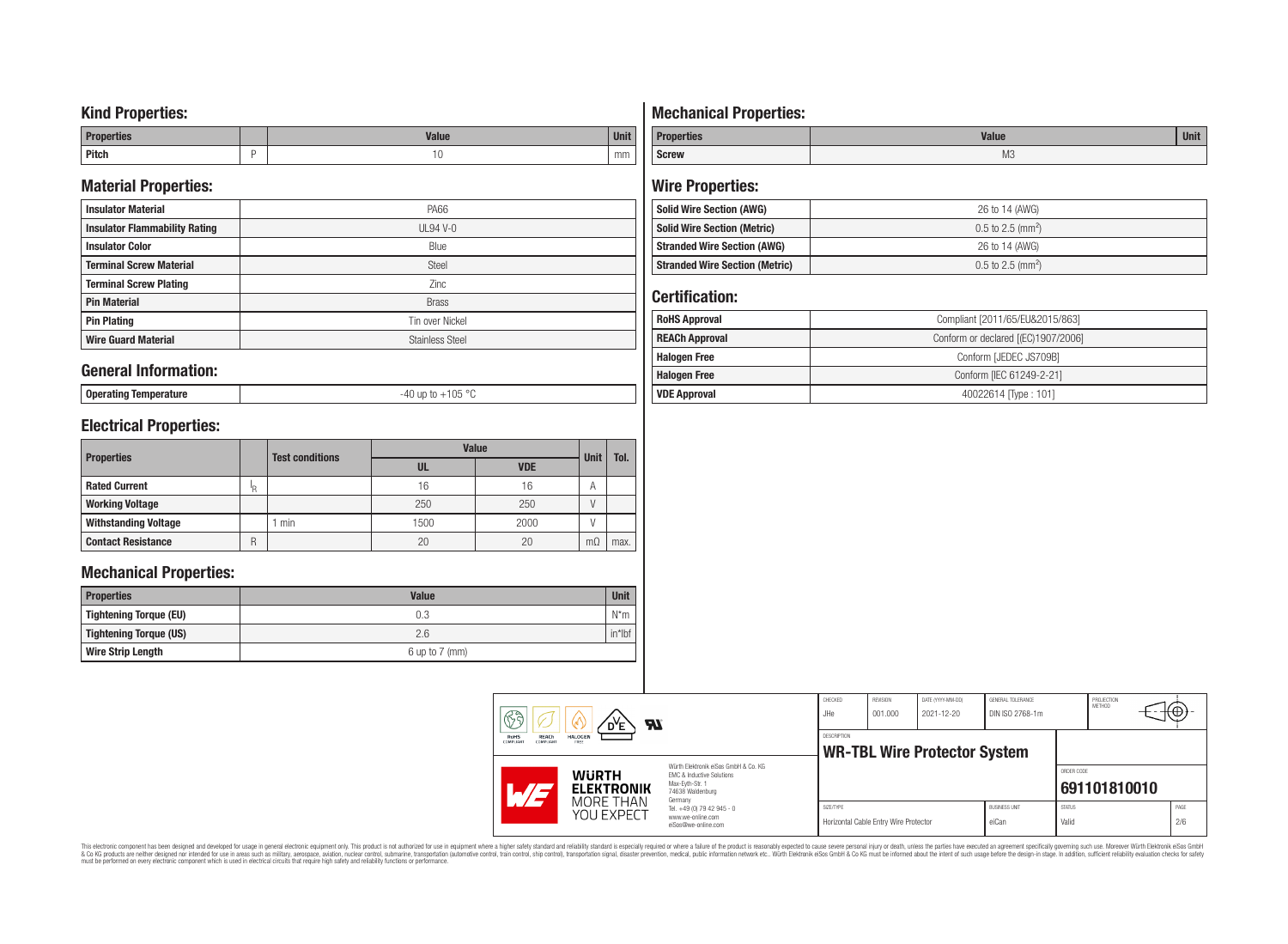

This electronic component has been designed and developed for usage in general electronic equipment only. This product is not authorized for subserved requipment where a higher selection equipment where a higher selection

PROJECTION<br>METHOD

ю

**[691101810010](https://www.we-online.com/catalog/en/article/691101810010)**

ORDER CODE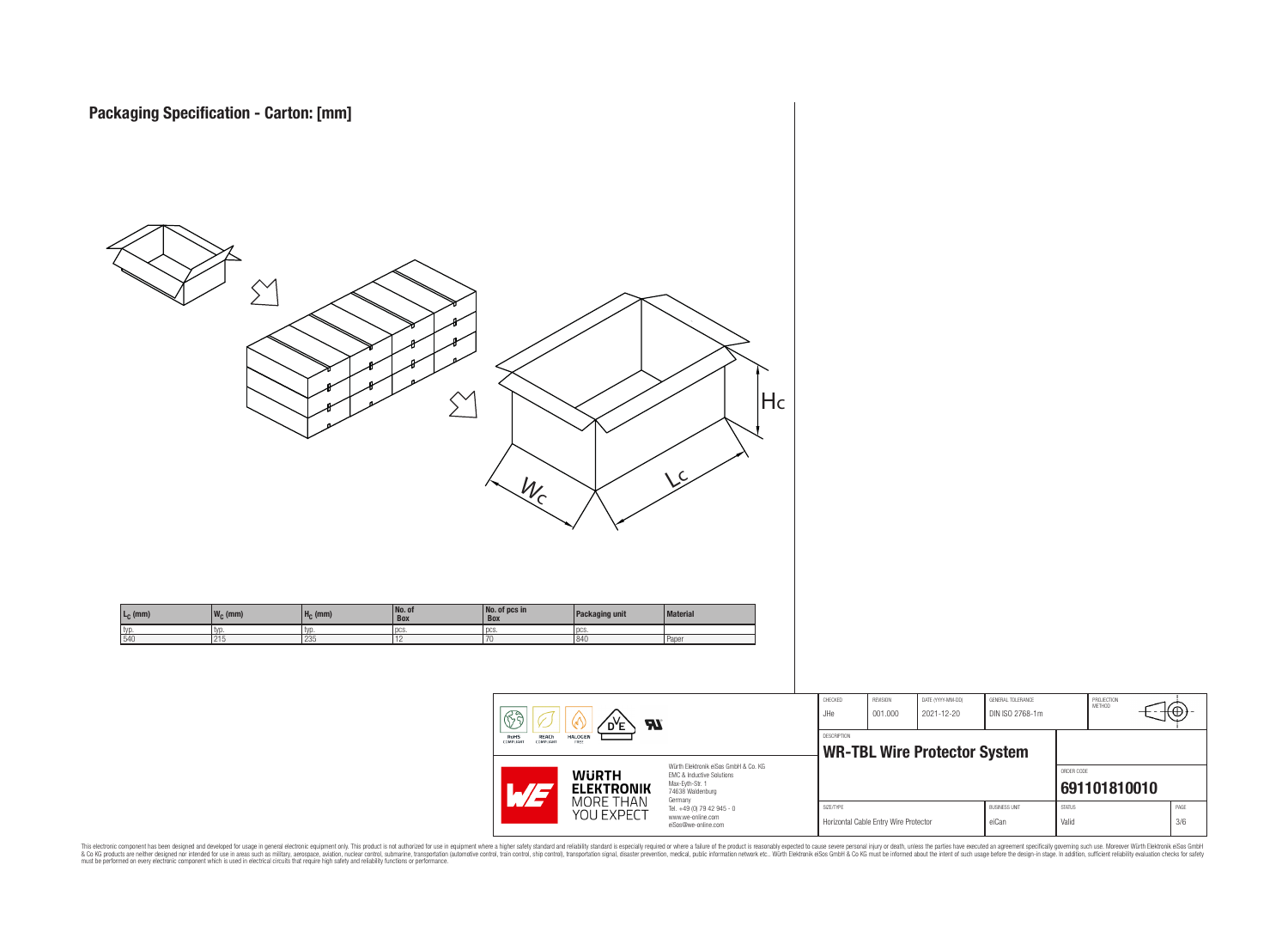## **Classification Wave Soldering Profile:**



**Classification Wave Soldering Profile:**

| <b>Profile Feature</b>                             |               | <b>Pb-Free Assembly</b>                     | <b>Sn-Pb Assembly</b>                       |
|----------------------------------------------------|---------------|---------------------------------------------|---------------------------------------------|
| <b>Preheat Temperature Min</b>                     | s min         | 100 °C                                      | 100 °C                                      |
| <b>Preheat Temperature Typical</b>                 | s typical     | 120 °C                                      | 120 °C                                      |
| <b>Preheat Temperature Max</b>                     | 's max        | 130 °C                                      | 130 °C                                      |
| Preheat Time $t_s$ from $T_{s,min}$ to $T_{s,max}$ | $t_{\rm s}$   | 70 seconds                                  | 70 seconds                                  |
| Ramp-up Rate                                       | $\triangle$ T | 150 $\degree$ C max.                        | 150 $\degree$ C max.                        |
| <b>Peak Temperature</b>                            | $T_{\rm D}$   | 250 °C - 260 °C                             | 235 °C - 260 °C                             |
| $t_{p}$<br>Time of actual peak temperature         |               | max. 10 seconds<br>max. 5 seconds each wave | max. 10 seconds<br>max. 5 seconds each wave |
| Ramp-down Rate, Min                                |               | $\sim$ 2 K/ second                          | $\sim$ 2 K/ second                          |
| Ramp-down Rate, Typical                            |               | $\sim$ 3.5 K/ second                        | $\sim$ 3.5 K/ second                        |
| Ramp-down Rate, Max                                |               | $\sim$ 5 K/ second                          | $\sim$ 5 K/ second                          |
| Time 25 $\degree$ C to 25 $\degree$ C              |               | 4 minutes                                   | 4 minutes                                   |

refer to EN61760-1:2006

| $\mathbb{R}$ a<br>Яī<br>D <sup>Y</sup> E                                        |                         | CHECKED<br><b>REVISION</b><br>DATE (YYYY-MM-DD)<br>GENERAL TOLERANCE<br>DIN ISO 2768-1m<br>JHe<br>001.000<br>2021-12-20 |             |                                       | PROJECTION<br>METHOD                | ₩                             |                        |              |             |  |
|---------------------------------------------------------------------------------|-------------------------|-------------------------------------------------------------------------------------------------------------------------|-------------|---------------------------------------|-------------------------------------|-------------------------------|------------------------|--------------|-------------|--|
| <b>REACh</b><br><b>HALOGEN</b><br><b>RoHS</b><br>COMPLIANT<br>FREE<br>COMPLIANT |                         |                                                                                                                         | DESCRIPTION |                                       | <b>WR-TBL Wire Protector System</b> |                               |                        |              |             |  |
| <b>WURTH</b><br>$\blacksquare$                                                  | <b>ELEKTRONIK</b>       | Würth Flektronik eiSos GmbH & Co. KG<br>FMC & Inductive Solutions<br>Max-Evth-Str. 1<br>74638 Waldenburg<br>Germany     |             |                                       |                                     |                               | ORDER CODE             | 691101810010 |             |  |
|                                                                                 | MORE THAN<br>YOU EXPECT | Tel. +49 (0) 79 42 945 - 0<br>www.we-online.com<br>eiSos@we-online.com                                                  | SIZE/TYPE   | Horizontal Cable Entry Wire Protector |                                     | <b>BUSINESS UNIT</b><br>eiCan | <b>STATUS</b><br>Valid |              | PAGE<br>4/6 |  |

This electronic component has been designed and developed for usage in general electronic equipment only. This product is not authorized for subserved requipment where a higher selection equipment where a higher selection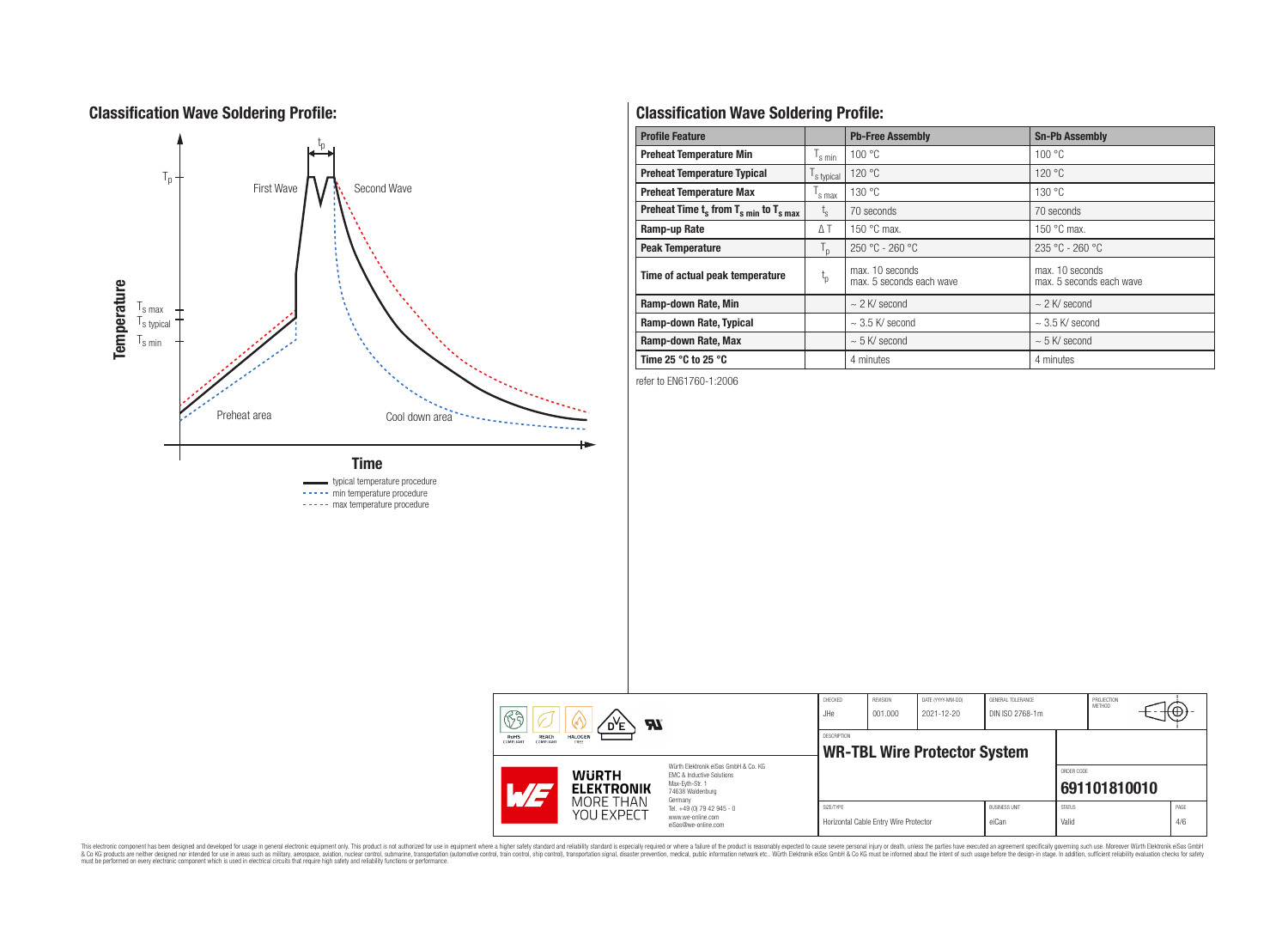## **Cautions and Warnings:**

### **The following conditions apply to all goods within the product series of the Connectors of Würth Elektronik eiSos GmbH & Co. KG:**

#### **General:**

- This mechanical component is designed and manufactured for use in general electronic equipment.
- Würth Elektronik must be asked for written approval (following the PPAP procedure) before incorporating the components into any equipment in fields such as military, aerospace, aviation, nuclear control, submarine, transportation (automotive control, train control, ship control), transportation signal, disaster prevention, medical, public information network, etc. where higher safety and reliability are especially required and/or if there is the possibility of direct damage or human injury.
- Mechanical components that will be used in safety-critical or high-reliability applications, should be pre-evaluated by the customer.
- The mechanical component is designed and manufactured to be used within the datasheet specified values. If the usage and operation conditions specified in the datasheet are not met, the component may be damaged or dissolved.
- Do not drop or impact the components, the component may be damaged.
- Prevent any damage or scratches on the component, especially on the actuator.
- Direct mechanical impact to the product shall be prevented (e.g overlapping of the PCB's).
- Würth Elektronik products are qualified according to international standards, which are listed in each product reliability report. Würth Elektronik does not warrant any customer qualified product characteristics beyond Würth Elektroniks' specifications, for its validity and sustainability over time.
- The responsibility for the applicability of the customer specific products and use in a particular customer design is always within the authority of the customer. All technical specifications for standard products do also apply to customer specific products.
- The mechanical component is designed to be used along with Würth Elektronik counterparts and tools. Würth Elektronik cannot ensure the reliability of these components while being used with other products.

#### **Product Specific:**

#### **Soldering:**

- The solder profile must comply with the technical product specifications. All other profiles will void the warranty.
- All other soldering methods are at the customers' own risk.

#### **Cleaning and Washing:**

- Washing agents used during the production to clean the customer application might damage or change the characteristics of the component, body, pins and termination. Washing agents may have a negative effect on the long-term functionality of the product.
- Using a brush during the cleaning process may deform function relevant areas. Therefore, we do not recommend using a brush during the PCB cleaning process.

#### **Potting and Coating:**

• If the product is potted in the customer application, the potting material might shrink or expand during and after hardening. Shrinking could lead to an incomplete seal, allowing contaminants into the components. Expansion could damage the components. We recommend a manual inspection after potting or coating to avoid these effects.

#### **Storage Conditions:**

- A storage of Würth Elektronik products for longer than 12 months is not recommended. Within other effects, the terminals may suffer degradation, resulting in bad solderability. Therefore, all products shall be used within the period of 12 months based on the day of shipment.
- Do not expose the components to direct sunlight.
- The storage conditions in the original packaging are defined according to DIN EN 61760-2.
- The storage conditions stated in the original packaging apply to the storage time and not to the transportation time of the components.

#### **Packaging:**

• The packaging specifications apply only to purchase orders comprising whole packaging units. If the ordered quantity exceeds or is lower than the specified packaging unit, packaging in accordance with the packaging specifications cannot be ensured.

#### **Handling:**

- Do not repeatedly operate the component with excessive force. It may damage or deform the component resulting in malfunction.
- In the case a product requires particular handling precautions, in addition to the general recommendations mentioned here before, these will appear on the product datasheet
- The temperature rise of the component must be taken into consideration. The operating temperature is comprised of ambient temperature and temperature rise of the component.The operating temperature of the component shall not exceed the maximum temperature specified.

These cautions and warnings comply with the state of the scientific and technical knowledge and are believed to be accurate and reliable. However, no responsibility is assumed for inaccuracies or incompleteness.

| B<br><b>Al</b>                                                           |                                                              |                                                                                                                                                                                                          | CHECKED<br>JHe                                            | <b>REVISION</b><br>001.000            | DATE (YYYY-MM-DD)<br>2021-12-20 | GENERAL TOLERANCE<br>DIN ISO 2768-1m |                        | PROJECTION<br>METHOD | (⊕          |
|--------------------------------------------------------------------------|--------------------------------------------------------------|----------------------------------------------------------------------------------------------------------------------------------------------------------------------------------------------------------|-----------------------------------------------------------|---------------------------------------|---------------------------------|--------------------------------------|------------------------|----------------------|-------------|
| RoHS<br><b>HALOGEN</b><br><b>REACh</b><br>COMPLIANT<br>COMPLIANT<br>FREE |                                                              |                                                                                                                                                                                                          | <b>DESCRIPTION</b><br><b>WR-TBL Wire Protector System</b> |                                       |                                 |                                      |                        |                      |             |
|                                                                          | <b>WURTH</b><br><b>ELEKTRONIK</b><br>MORE THAN<br>YOU EXPECT | Würth Elektronik eiSos GmbH & Co. KG<br><b>EMC &amp; Inductive Solutions</b><br>Max-Eyth-Str. 1<br>74638 Waldenburg<br>Germany<br>Tel. +49 (0) 79 42 945 - 0<br>www.we-online.com<br>eiSos@we-online.com |                                                           |                                       |                                 |                                      | ORDER CODE             | 691101810010         |             |
|                                                                          |                                                              |                                                                                                                                                                                                          | SIZE/TYPE                                                 | Horizontal Cable Entry Wire Protector |                                 | <b>BUSINESS UNIT</b><br>eiCan        | <b>STATUS</b><br>Valid |                      | PAGE<br>5/6 |

This electronic component has been designed and developed for usage in general electronic equipment only. This product is not authorized for use in equipment where a higher safety standard and reliability standard si espec & Ook product a label and the membed of the seasuch as marked and as which such a membed and the such assume that income in the seasuch and the simulation and the such assume that include to the such a membed and the such